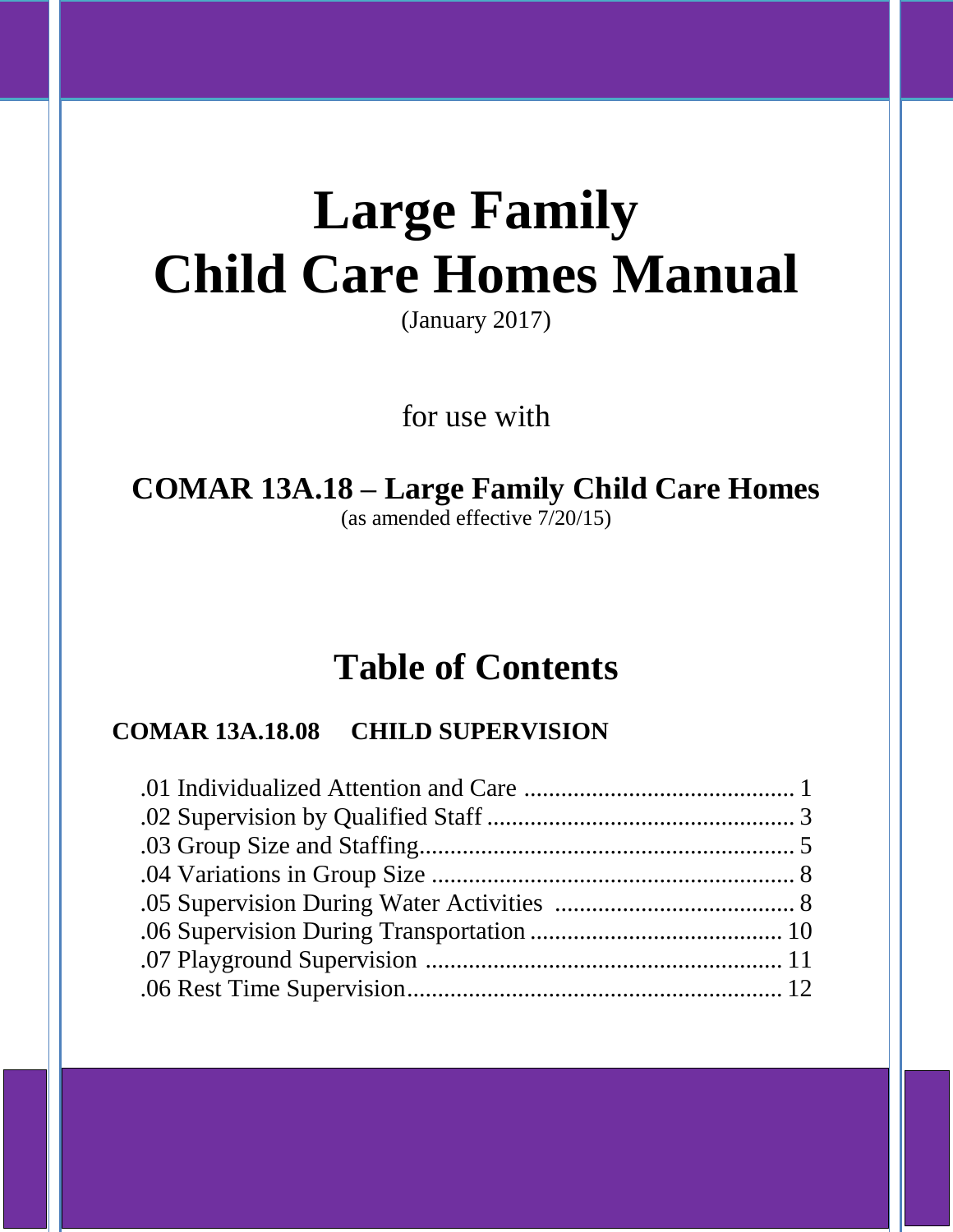#### **.01 Individualized Attention and Care.**

- **A provider shall ensure that:**
- **A. Each child receives:**
	- **(1) Attention to the child's individual needs, including but not limited to;**
		- (a) **Making reasonable accommodations for children with special needs in accordance with applicable federal and State laws; and**
		- (b) **Allowing an adult who provides specialized services to a child with special needs access to provide those services on the facility premises as specified in the child's individual education plan, individual family service plan, or written behavioral plan; and**
	- **(2) Adequate supervision and care at all times which is:**
		- (a) **Provided only by individuals who are designated by the provider to provide supervision and care; and**
		- (b) **Appropriate to the individual age, needs, and capabilities of the child;**

*INTENT: Proper supervision and care are the most important factors in safeguarding the health, safety, and welfare of children and in helping ensure their successful growth and development. Individual children may vary widely in their particular supervision and care needs. Adequacy and appropriateness of supervision and care means that those needs are substantially met at all times.*

*INSPECTION REPORT ITEM: "Individualized Attention and Care"* 

#### *COMPLIANCE CRITERIA:*

- *Supervision at all times:*
	- *No child is left unattended;*
	- *Each staff member is attentive and responsive to each child under the staff member's supervision and is able to intervene immediately on behalf of the child; and*
	- *Each individual supervising or providing care to a child has been assigned supervision or care responsibilities by appropriate facility personnel.*
- *Appropriate to individual needs:*
	- *Each child is given a level and type of supervision and care that is consistent with the child's age, needs, and developmental status.*

#### *ASSESSMENT METHODS:*

- *Observe to determine:*
	- *The location of each child relative to person(s) with assigned supervision or care responsibilities; and,*
	- *The level of staff attentiveness and responsiveness to each child.*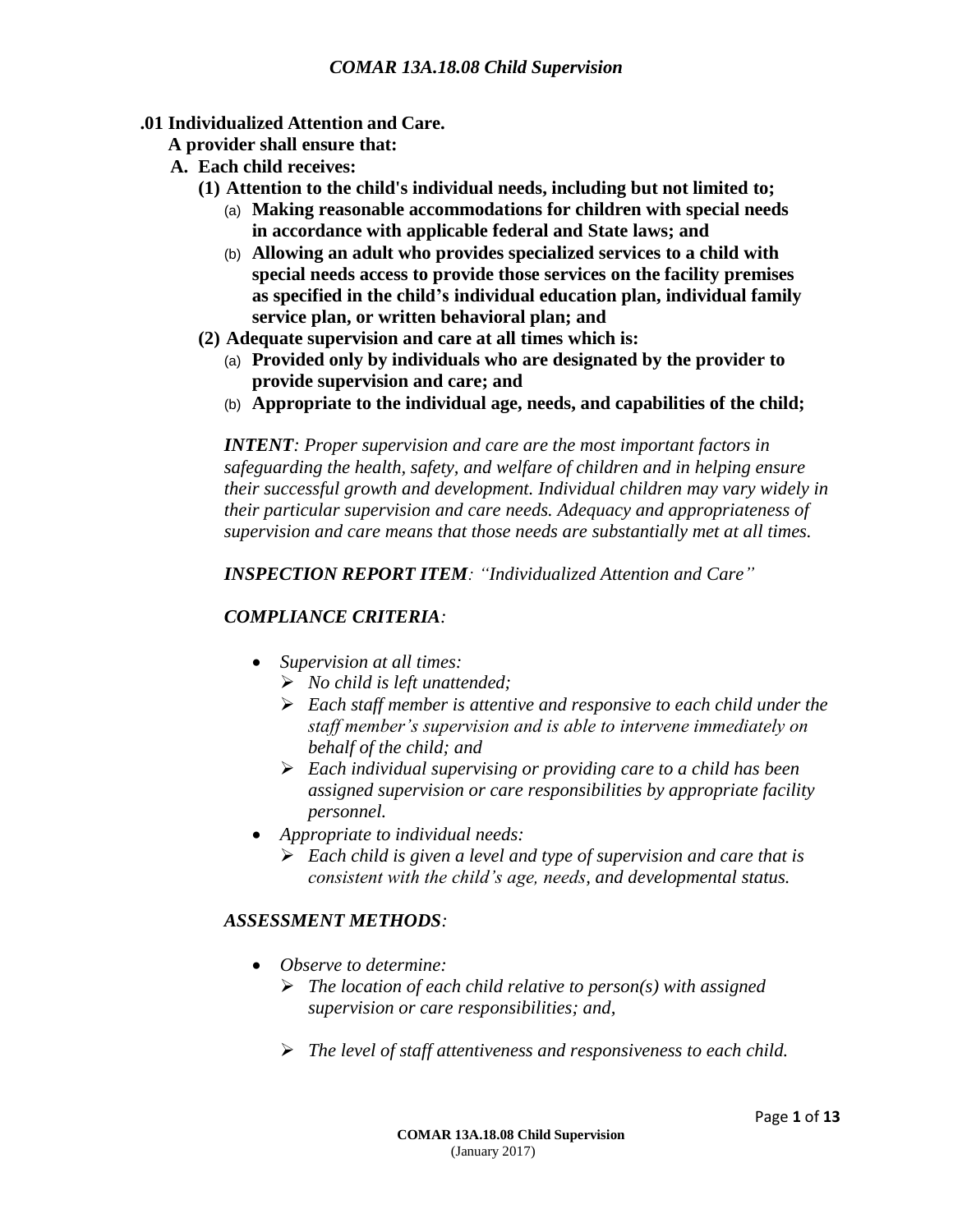*If needed, interview director or staff as appropriate and/or review facility records (staffing pattern, personnel list, etc.) to verify that observed supervision and care responsibilities have been duly assigned.*

#### *Note:*

- *In a facility approved for evening or overnight care, proper supervision may involve additional responsibilities.*
- **B. Each staff member providing care to a child is:**
	- **(1) Oriented to the child's individual care needs; and**
	- **(2) Prepared to provide the appropriate individual care;**

*INTENT: Each staff member must be fully oriented to, and ready to meet the care needs of each assigned child. Information on children and child records must be accessible to staff so that they can use that information to help provide appropriate child care and supervision based on individual child needs.* 

*INSPECTION REPORT ITEM: "Individualized Attention and Care"*

*COMPLIANCE CRITERIA: Each staff member has been oriented to the individual needs of children assigned and is prepared to meet the individual care needs of assigned children.*

#### *ASSESSMENT METHOD:*

- *Determine if and how staff members have been oriented to the individual needs of assigned children.*
- *Observe activity groups to determine if, and to what extent, individual needs are being addressed. If observation is not feasible, interview the director and facility staff as needed to determine how individual needs recorded in the children's files are addressed by assigned staff.*
- **C. Written information about the child's individual needs that was supplied by the parent by the time of the child's admission to care is used to meet the child's individual care needs;**
- **D. A child is under close and continuous supervision whenever using potentially dangerous activity materials or equipment such as scissors, sharp tools, or knives; and**

*INTENT: Injury resulting from children's use of potentially dangerous activity materials is minimized through close supervision by staff.*

*INSPECTION REPORT ITEM: "Individualized Attention and Care"*

*COMPLIANCE CRITERIA: Staff members provide close and continuous supervision of children using potentially dangerous activity materials.*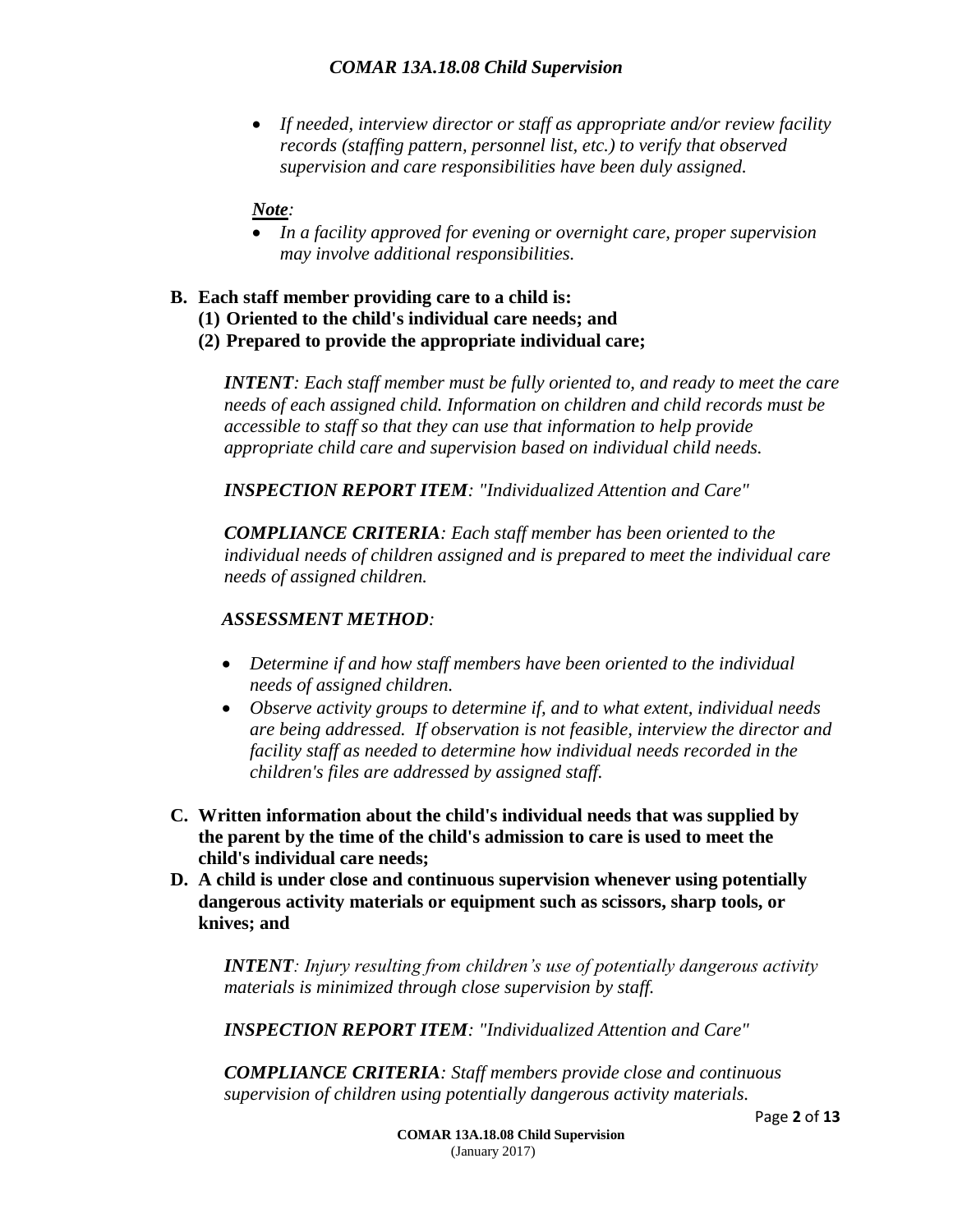*ASSESSMENT METHOD: Observe groups to determine if staff members provide close and continuous supervision of children using potentially dangerous activity materials.*

- **E. A child is allowed to travel to or from school or a school transportation site without adult supervision only if:**
	- **(1) The child is in the first or a higher grade; and**
	- **(2) The child's parent and the provider agree in writing that the child can travel safely without adult supervision.**

*INTENT: Kindergarten children may never be allowed to walk to school or the bus stop without adult supervision. A child enrolled in first grade who is younger than 6 years old may be allowed to travel unsupervised between the facility and school or a school bus stop only if the facility operator and the child's parent have agreed that the child is mature and responsible to do so and the route is safe enough for the child to travel alone.*

*INSPECTION REPORT ITEM: "Individualized Attention and Care"*

*COMPLIANCE CRITERIA: Documentation is on file at the facility showing that, before allowing the child to travel alone, the operator and the child's parent have:*

- *determined that the child is ready to walk alone,*
- *agreed to that travel, and*
- *established a safe travel route for the child.*

*ASSESSMENT METHOD: Review of the child's file to determine if a prior written agreement is present.*

#### **.02 Supervision by Qualified Staff.**

**A. At all times while in care, each child shall be assigned to a group of children that is supervised by a family child care teacher who meets the requirements of COMAR 13A.18.06.06.**

*INTENT: To ensure proper child supervision, it is essential that only properly qualified staff members are permitted to supervise children.*

*INSPECTION REPORT ITEM: "Supervision by Qualified Staff"*

*COMPLIANCE CRITERIA: All children are supervised by a qualified family child care teacher.* 

*ASSESSMENT METHOD: Review the facility's personnel list and then observe each group of children to determine if they are being supervised by a qualified family child care teacher.*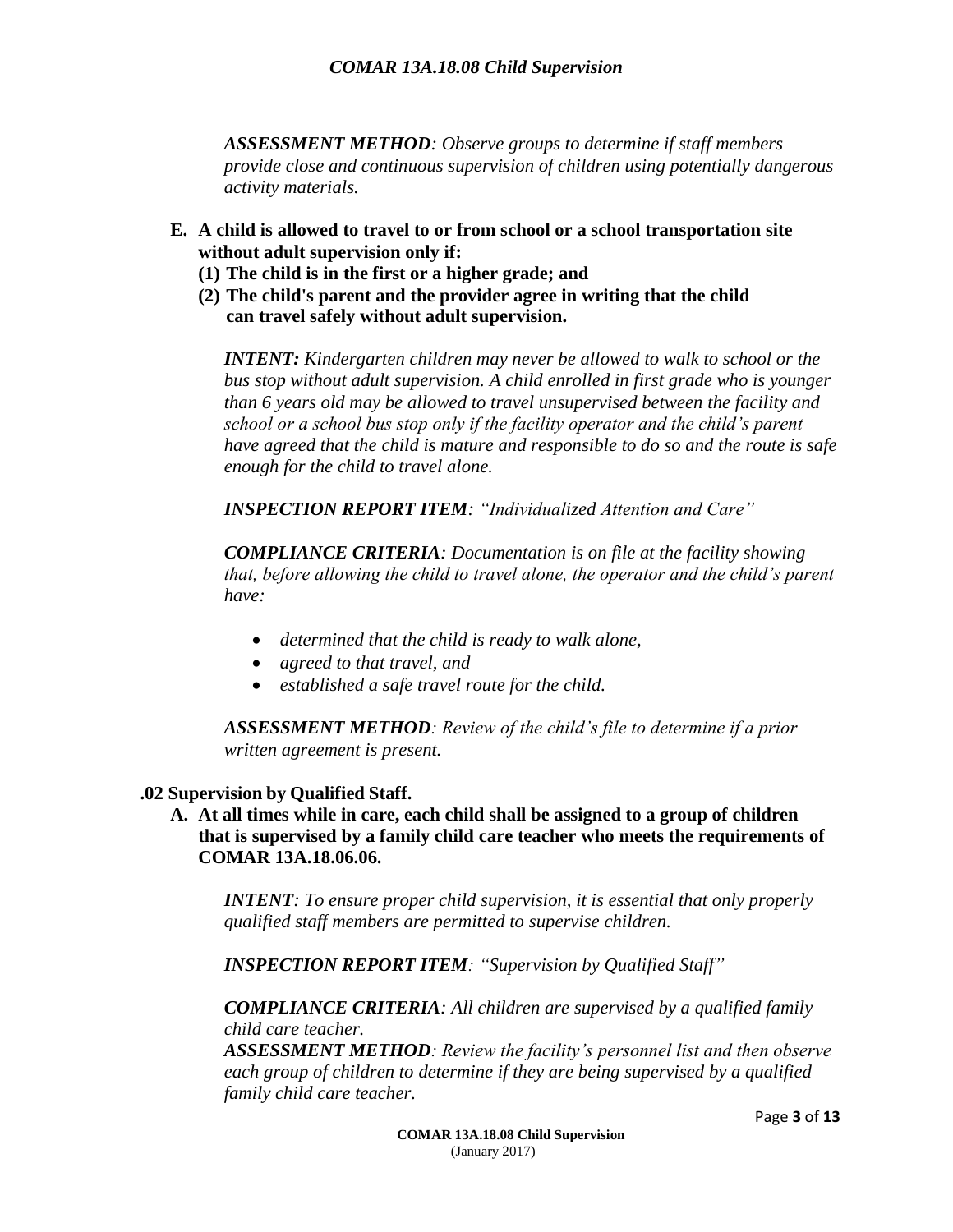**B. The provider shall assign qualified child care teachers to each group of children as needed to meet the requirements for group size and staffing set forth at Regulation .03 of this chapter.**

*INTENT: To ensure proper child supervision and instruction, it is essential that only properly qualified staff members are permitted to be in charge of children.*

*INSPECTION REPORT ITEM: "Supervision by Qualified Staff"*

*COMPLIANCE CRITERIA: Each group of children is under the charge of a staff member who is qualified to supervise the age-range(s) of those children.* 

*ASSESSMENT METHOD: Review the facility's current staffing pattern and personnel list and then observe each group of children to determine if a properly qualified staff member is in charge of the group.*

- **C. A child younger than 2 years old may be handled or fed only by an individual designated to do so by the provider.**
- **D. Staff Availability.**
	- **(1) In case of a temporary absence from the child care home of the provider or, if applicable, the director:**
		- (a) **The provider shall designate a family child care teacher to be present and in charge of the child care home; or**

*INTENT: At any given time, there must be an individual on-site who is specifically identified as the person immediately responsible for the operation of the facility at that time. In the absence of the director, a properly qualified staff member must be designated as that person.*

*INSPECTION REPORT ITEM: "Supervision by Qualified Staff"*

*COMPLIANCE CRITERIA: Whenever the director is absent, the facility is in the designated charge of a properly qualified staff member.*

*ASSESSMENT METHOD: Interview the director to determine who is in charge of the center when the director is not there. If necessary, interview other center personnel to determine if and how they know who is in charge when the director is absent.*

- (b) **If a family child care teacher is not available, the provider shall direct the provider's substitute to be present and in charge of the child care home.**
- **(2) If the only children in attendance are 2 years old or older and only one staff member is needed to meet staff/child ratio requirements, the provider shall have a written, signed, and dated agreement from an adult who has**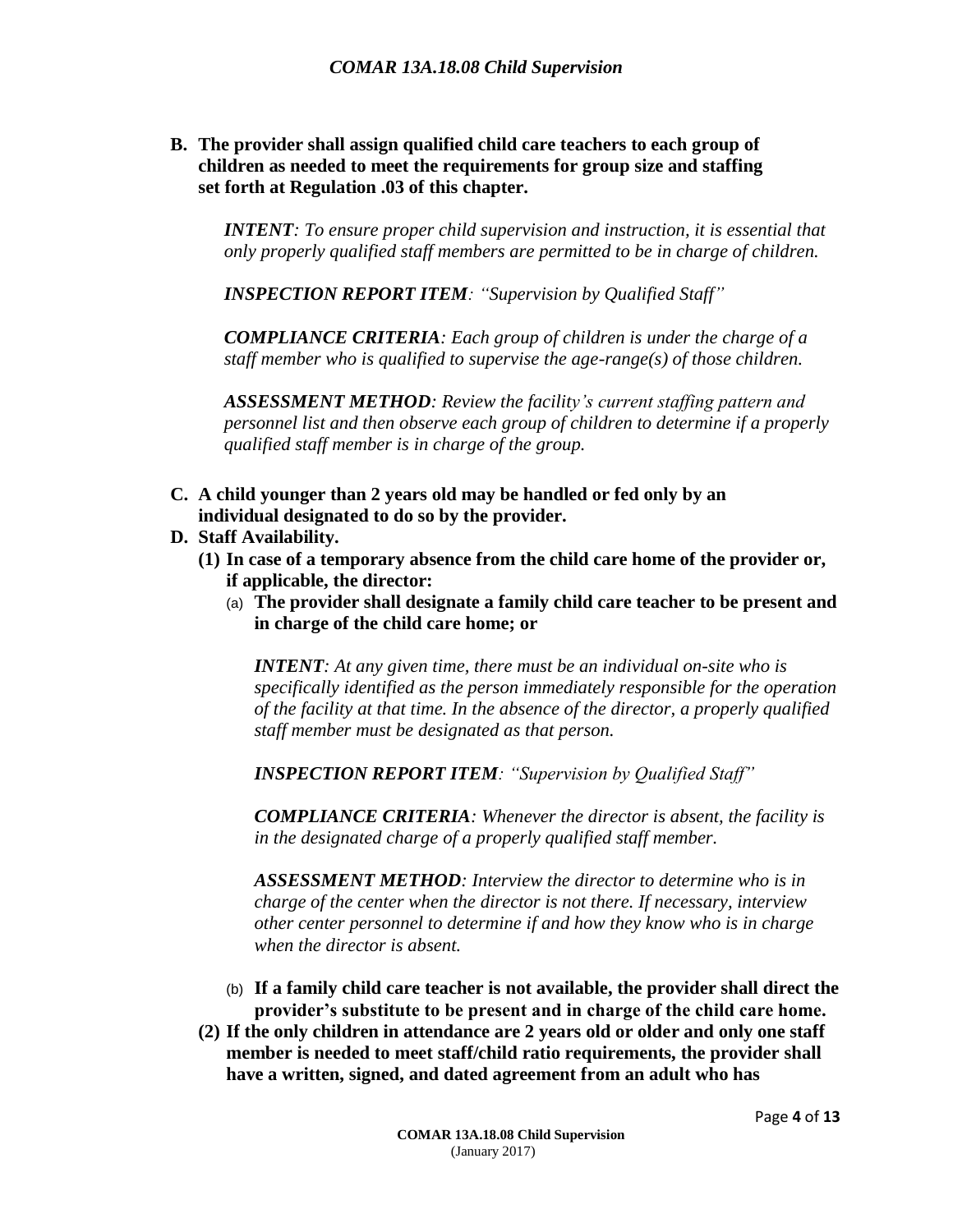**successfully passed a federal and State criminal background check and a review of child and adult abuse and neglect records and is willing and able to be at the child care home within 15 minutes of notification.**

#### *Note: See "On Call Agreement" form*

**.03 Group Size and Staffing.**

- **A. Assignment of Staff. One or more family child care teachers shall be assigned to each group of children as needed to meet the requirements for group size and staffing set forth at §§C—G of this regulation.**
- **B. Age of a Child. For purposes of determining group size and staff required under this chapter, the age of a child is determined solely according to the date of the child's most recent birthday.**
- **C. Same-Age Groups. In a group of children of the same age, the following staff/child ratio and maximum group size requirements apply:**

| Child Ages           | Staff/Child Ratio | Maximum Group Size |
|----------------------|-------------------|--------------------|
| 2 years old          | 1 to 6            |                    |
| 3 or 4 years old     | l to 10           |                    |
| 5 years old or older | to 12             |                    |

*INTENT: Research has repeatedly shown that staff/child ratios and child group sizes are among the most important determinants of child safety and the quality of care. Minimum staff/child ratios and maximum group sizes are established to help ensure:*

- *Proper child supervision,*
- *Adequate attention to each child's needs,*
- *Positive and successful child-child and child-adult interactions,*
- *Safe and manageable activities, and*
- *An environment conducive to each child's ability to develop self-esteem and to learn and master new skills.*

#### *INSPECTION REPORT ITEM: "Group Size and Staffing"*

#### *COMPLIANCE CRITERIA: In each same-age group of children:*

- *The appropriate minimum staff/child ratio is maintained at all times, and*
- *The number of children remains at all times within the applicable maximum group size.*

#### *ASSESSMENT METHOD: For each same-age group of children:*

- *Count and document the number of children present,*
- *Verify the ages of the children by reviewing the children's records,*
- *Review the daily attendance records to verify compliance with group size and age levels, and*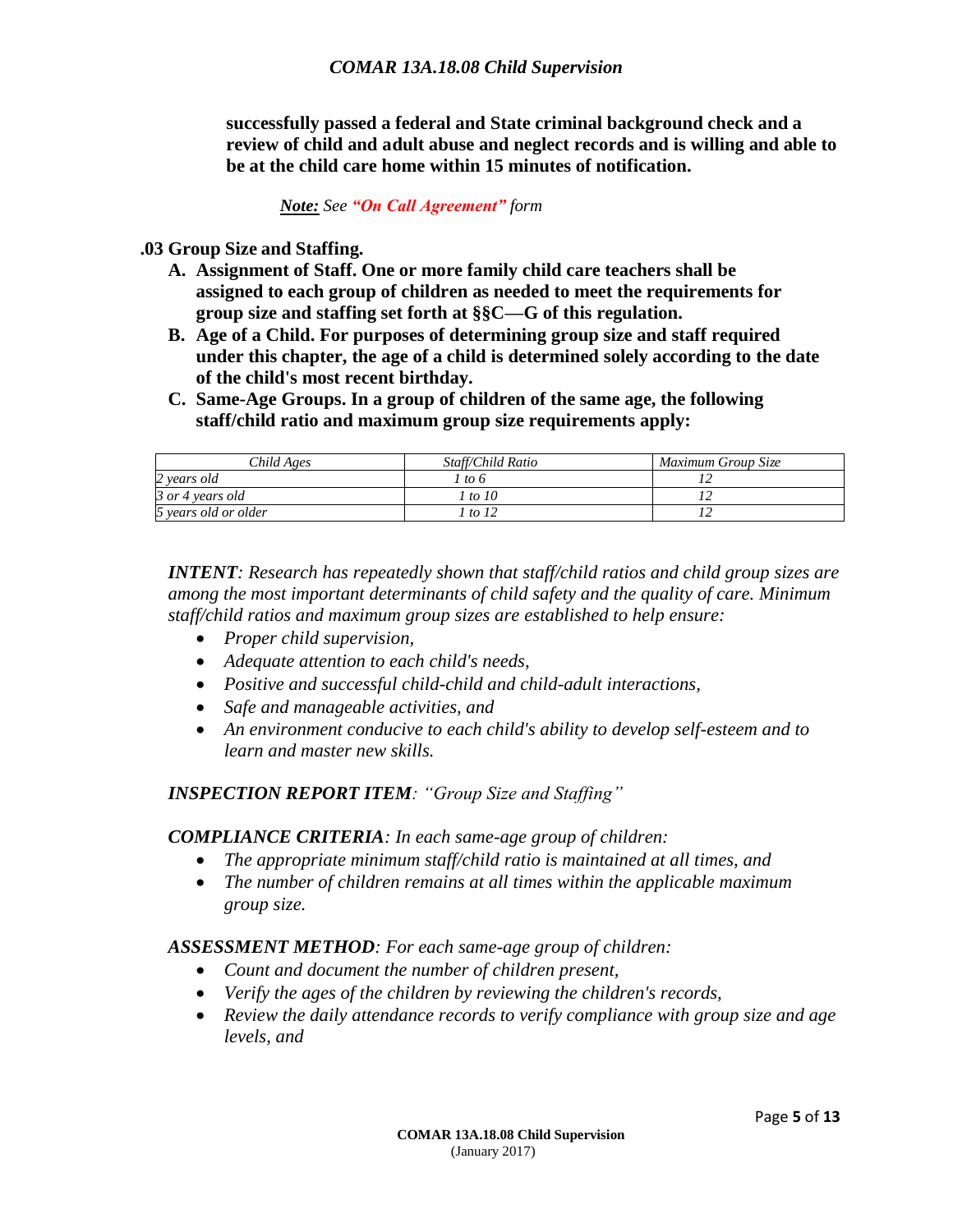*Review the Large Family Child Care Home Employment Record and the "Staffing Pattern", form OCC 1206, to determine if the number of staff are adequate and present as assigned.*

*Note:*

- *For a visual guide to staffing and group size requirements, see "Staff/Child Ratio – Group Size Charts".*
- **D. Groups of Children Younger than 2 Years Old. In a group of children where each child is younger than 2 years old, the following staff/child ratio and maximum group size requirements apply:**

| Child Ages                                                  | Staff/Child Ratio | Maximum Group Size |
|-------------------------------------------------------------|-------------------|--------------------|
| <i>Infants</i>                                              | 1 to 3            |                    |
| <b>Toddlers</b>                                             | 1 to 3            |                    |
| Infants and toddlers, with $l$ to $2$ infants in the group  | 1 to 3            |                    |
| Infants and toddlers, with $3$ or more infants in the group | 1 to 3            |                    |

**E. Mixed-Age Groups with Children Younger than 2 Years Old. In a group where children younger than 2 years old are mixed with children 2 years old or older, the following minimum staffing levels and maximum group size requirements apply:**

| <b>Group Composition</b>                    | Minimum Staffing Level | Maximum Group Size |
|---------------------------------------------|------------------------|--------------------|
| Includes 1 or 2 children under the age of 2 | 1 staff member         |                    |
| Includes 1 or 2 children under the age of 2 | 2 staff members        |                    |
| Includes 3 or 4 children under the age of 2 | 2 staff members        |                    |
| Includes 3 or 4 children under the age of 2 | 3 staff members        |                    |

- **F. Mixed-Age Groups with Children 2 Years Old or Older.**
	- **(1) In a mixed age group with children who are 3 years old or older, the staff to child ratio is 1 to 10.**
	- **(2) In mixed-age groups of varying sizes that include children who are 2 years old, the following minimum staffing levels apply:**

| <b>Group Composition</b>                  | Group Size | Minimum Staffing Level |
|-------------------------------------------|------------|------------------------|
| Includes one to three 2-vear-old children | Up to $10$ | 1 staff member         |
| Includes four or more 2-year-old children | Up to $12$ | 2 staff members        |

*INTENT: Refer to the "Intent" statement under §C. above. In addition, staff/child ratio and group size requirements for a mixed-age group are based on the proportions of individual child ages within the group. Because younger children are more vulnerable and require closer attention, a higher proportion of younger children reduces the maximum allowable group size and requires a closer staff/child ratio.*

*INSPECTION REPORT ITEM: "Group Size and Staffing"*

*COMPLIANCE CRITERIA: In each mixed-age group of children:*

*The appropriate minimum staff/child ratio is maintained at all times, and*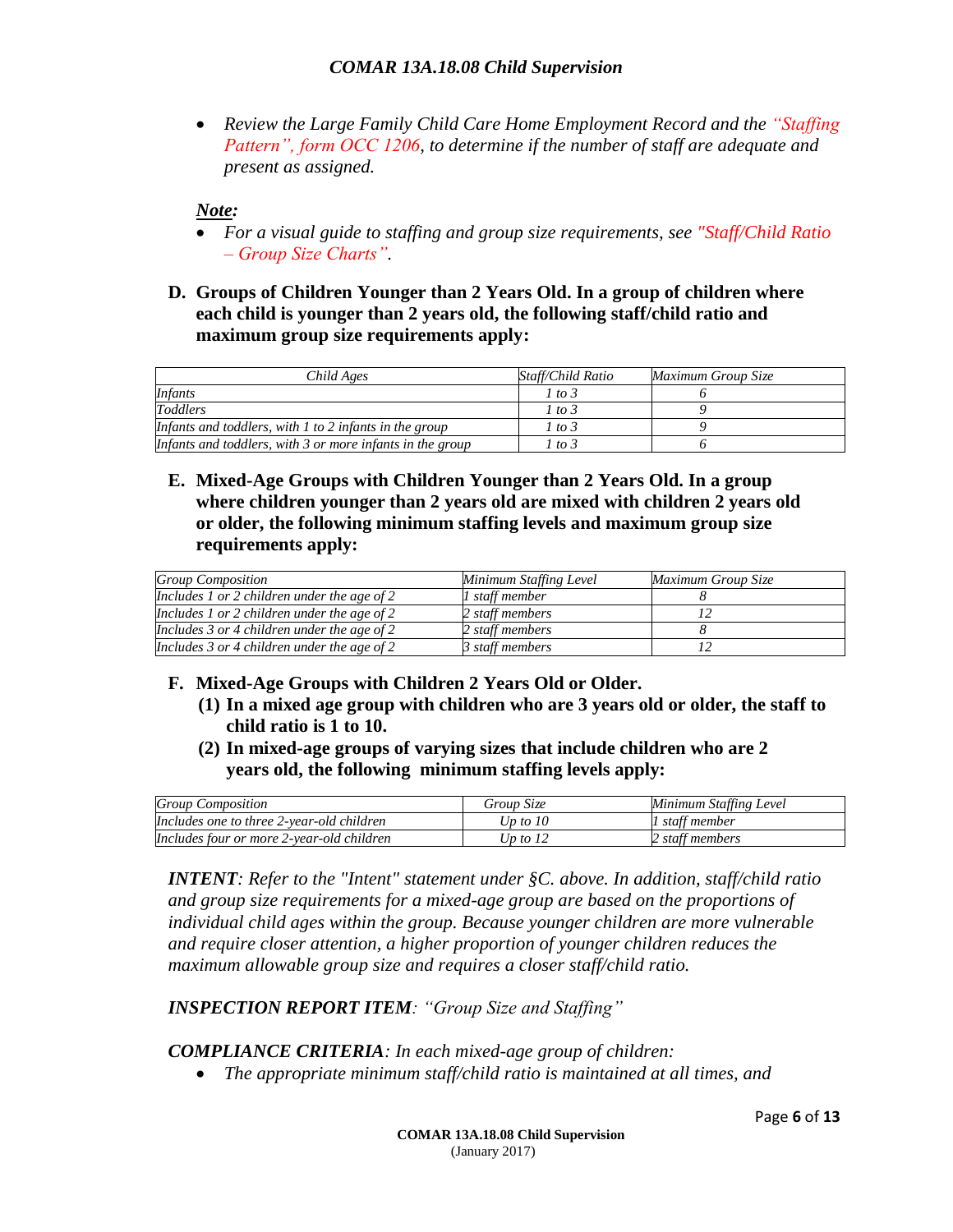*The number of children remains at all times within the applicable maximum group size.*

*ASSESSMENT METHOD: For each mixed-age group of children:*

- *Count and document the number of children present,*
- *Verify the ages of the children by reviewing the children's records,*
- *Review the daily attendance records to verify compliance with group size and age levels, and*
- *Review the Employment Record and Staffing Pattern, form OCC 1206, to determine if the number of staff are adequate and present as assigned.*
- **G. Group Size and Staffing in Approved Educational Programs. (1) During a school day approved by the Department, a teacher shall be assigned to each class and the following requirements apply:**

| Child Ages           | Staff/Child Ratio | Maximum Group Size |
|----------------------|-------------------|--------------------|
| 2 years old          | to 6              |                    |
| 3 years old or older | to $12$           |                    |

- **(2) A nursery school may not exceed a staff/child ratio or group size requirement set forth at §G(1) of this regulation, except that a Montessori school that has been approved by the Department may exceed a staff/child ratio or group size requirement by no more than 1/3.**
- **(3) When children who are 2 years old, 3 years old, 4 years old, and 5 years old are grouped together, the average age of all the children in the group as of September 1 of that school year is used to determine the group's maximum size and staff/child ratio.**

*INTENT: In an instructional program operating under an MSDE Certificate of Approval, each class complies with the program's specified teacher-student ratio and class size established for the purpose of that Certificate.*

*INSPECTION REPORT ITEM: "Group Size and Staffing"*

*COMPLIANCE CRITERIA: During the approved hours of instruction, each class meets the applicable staff/child (teacher/student) ratio and does not exceed the applicable maximum class size.*

*ASSESSMENT METHOD: For each class, review daily attendance records and observe the number of staff (teachers) and children (students) present to determine if they meet applicable ratio and group size requirements.*

*Note: Requirements for nonpublic school approvals (K-12) are set forth in COMAR 13A.09.09. Under those regulations, an approved instructional program must operate in accordance with the school's written statement that specifies the ratio of students to teachers or the average class size for the implementation of the school's educational program.*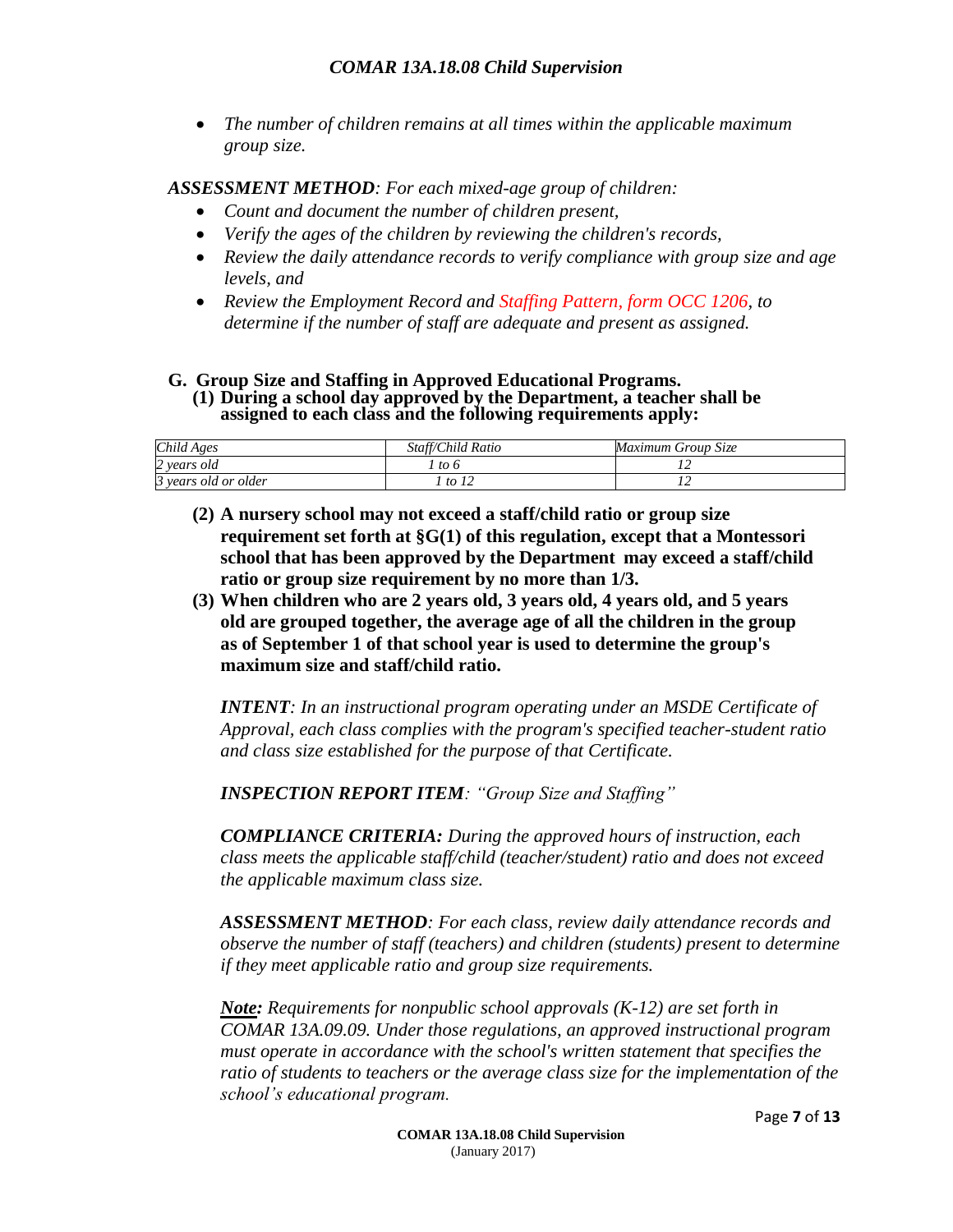**.04 Variations in Group Size.**

**Group sizes for all ages may vary during outdoor play and special activities such as field trips and assemblies, only if the provider maintains the staff/child ratios required by this chapter.**

*INTENT: During outdoor play or certain recreational activities, it may not be practical or appropriate to the nature of the activity to adhere rigidly to the group size requirements specified in §.03 of this Chapter. Under these limited circumstances, the ordinary group size maximum may be exceeded, but only if the applicable minimum staff/child ratio is maintained at all times.*

*INSPECTION REPORT ITEM: "Variations in Group Size"*

#### *COMPLIANCE CRITERIA:*

- *A group size maximum is exceeded only during outdoor play or a recreational activity where it is not feasible or appropriate to keep the children separated into discrete, identifiable groups.*
- *If the group size maximum is being exceeded under this provision, the applicable staff/child ratio is maintained at all times.*

#### *ASSESSMENT METHOD:*

- *Referring as necessary to the provider's personnel list and staffing patterns, observe outdoor play groups and special recreational groups to determine if the required staff/child ratios are being maintained.*
- If observation is not possible, interview the center director and other staff *members as necessary to determine if and how maintenance of minimum ratios during outdoor play, off-site activities, etc., is ensured.*

#### **.05 Supervision During Water Activities.**

**A. A provider shall have prior written approval from a child's parent for the child's participation in a water activity.**

*INTENT: Swimming or wading involves potential safety risks, particularly for young children. The operator must obtain prior written permission from each child's parent before allowing the child to swim or wade.*

*INSPECTION REPORT ITEM: "Supervision during Water Activities"*

*COMPLIANCE CRITERIA: If swimming/wading activities are conducted, there is a "Swimming/Wading Activity Permission" slip, or equivalent written authorization, from each child's parent in the child's file.*

*ASSESSMENT METHOD: Review of child files.*

*Note: See "Playground and Water Safety Guidelines".*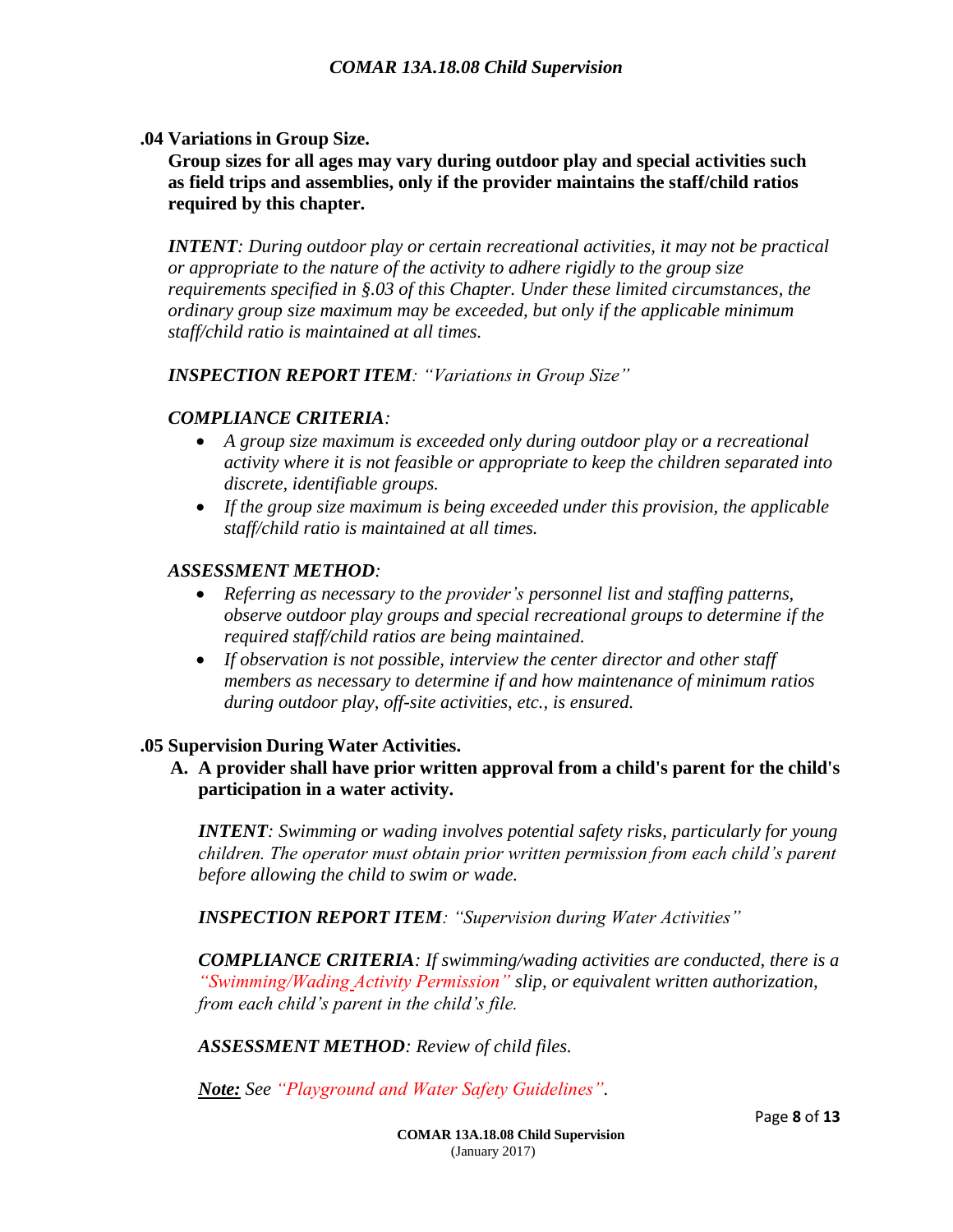#### **B. If a wading or swimming area is 4 feet or less in depth, each child engaged in a water activity shall receive continuous supervision by a staff member.**

*INTENT: Any water activity, including wading, is potentially dangerous, especially for small children; therefore, the operator must ensure that each child is appropriately supervised and constantly monitored whenever the child is in the water. The operator is responsible for each child's safety at all times while the child is in care.*

*INSPECTION REPORT ITEM: "Supervision during Water Activities"*

*COMPLIANCE CRITERIA: Each child is supervised as required and monitored constantly by provider's staff throughout a water activity.*

*ASSESSMENT METHOD: If possible, observe to determine if and how each child is being monitored and supervised; otherwise, interview facility staff to determine how the children are monitored and supervised during a water activity.*

#### *Notes:*

- *The provider may not permit a child in care to use a wading pool (such as a fill-and-drain molded plastic or inflatable pool) that does not have an operable circulation system approved by the local health department. Stagnant (uncirculated) pool water is a potential health hazard because it contaminates quickly; therefore, children may only use wading pools that have an approved and working circulation system.*
- *See "Playground and Water Safety Guidelines".*
- **C. If the water exceeds 4 feet in depth, there shall be a lifeguard present who:**
	- **(1) Holds a current certificate of approval for lifeguarding from the American Red Cross, YMCA, or other organization acceptable to the office or the local health department;**
	- **(2) Is present at waterside during the swimming activity; and**
	- **(3) Is not included in the required staff/child ratio.**

*INTENT: A body of water deeper than 4 feet may not be used for a water activity unless at least one properly certified lifeguard is present and on duty.*

*INSPECTION REPORT ITEM: "Supervision during Water Activities"*

*COMPLIANCE CRITERIA: If water exceeds 4 ft. in depth, a person with current, approved lifesaving certification is present.*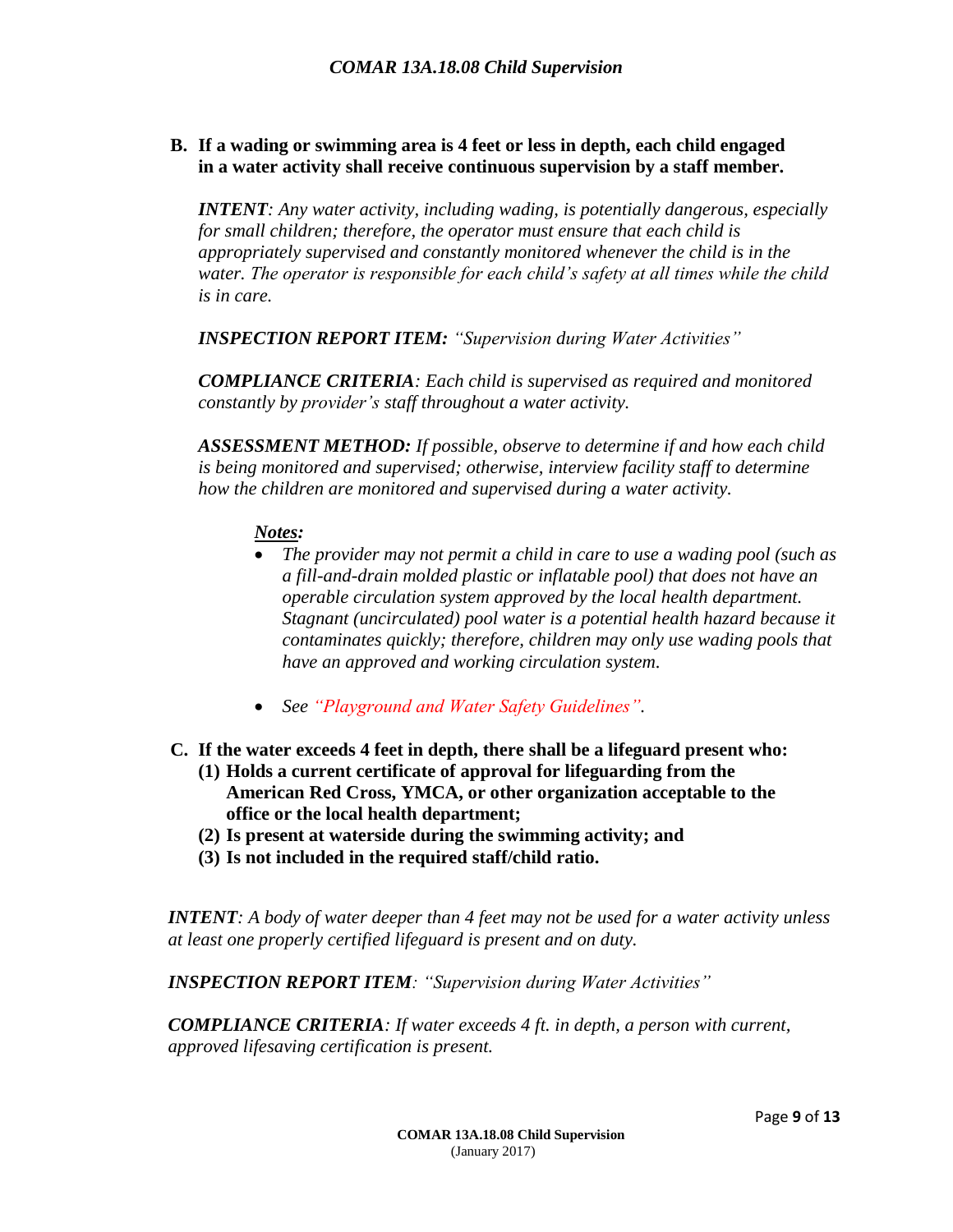*ASSESSMENT METHOD: If possible, observation to verify that a certified lifeguard is present and on-duty; otherwise, interview facility staff to determine if and how proper lifeguard coverage is assured.*

#### *Notes:*

- *Even when a certified lifeguard is present, the provider is responsible for maintaining continued monitoring and appropriate supervision of children during a water activity and while at the body of water.*
- *See "Playground and Water Safety Guidelines".*
- **D. Except during a swimming lesson conducted by a certified water safety organization, such as the American Red Cross, that is acceptable to the office or the local health department, whenever water is over the chest of a child who cannot swim, the child shall receive one-to-one supervision by a staff member who is in the water with the child.**

*INTENT: Drowning or near-drowning can occur in seconds. For each nonswimming child who is in water over his or her chest, a staff member must also be in the water within arm's-length reach of the child.*

*INSPECTION REPORT ITEM: "Supervision during Water Activities"*

*COMPLIANCE CRITERIA: For each non-swimming child in water over his/her chest, there is a staff member in the water right next to the child.*

*ASSESSMENT METHOD: If possible, observation to verify that one-on-one inwater supervision is occurring; otherwise, interview facility staff to determine if and how that level of supervision is assured.*

*Note: See "Playground and Water Safety Guidelines".*

#### **.06 Supervision During Transportation.**

**When child transportation is conducted to or from:**

- **A. The child care home by the provider, there shall be at least one adult other than the driver present in the vehicle if:**
	- **(1) More than eight preschoolers are being transported as a group; or**
	- **(2) At least one child is being transported and the driver of the vehicle is not:**
		- (a) **A child care home employee; or**
		- (b) **The parent of a child in care who is authorized by the provider to assist in transporting children in care; or**
- **B. An off-site activity by an independent contractor and at least one child in care is being transported, the provider shall ensure that there is at least one adult other than the driver present in the vehicle.**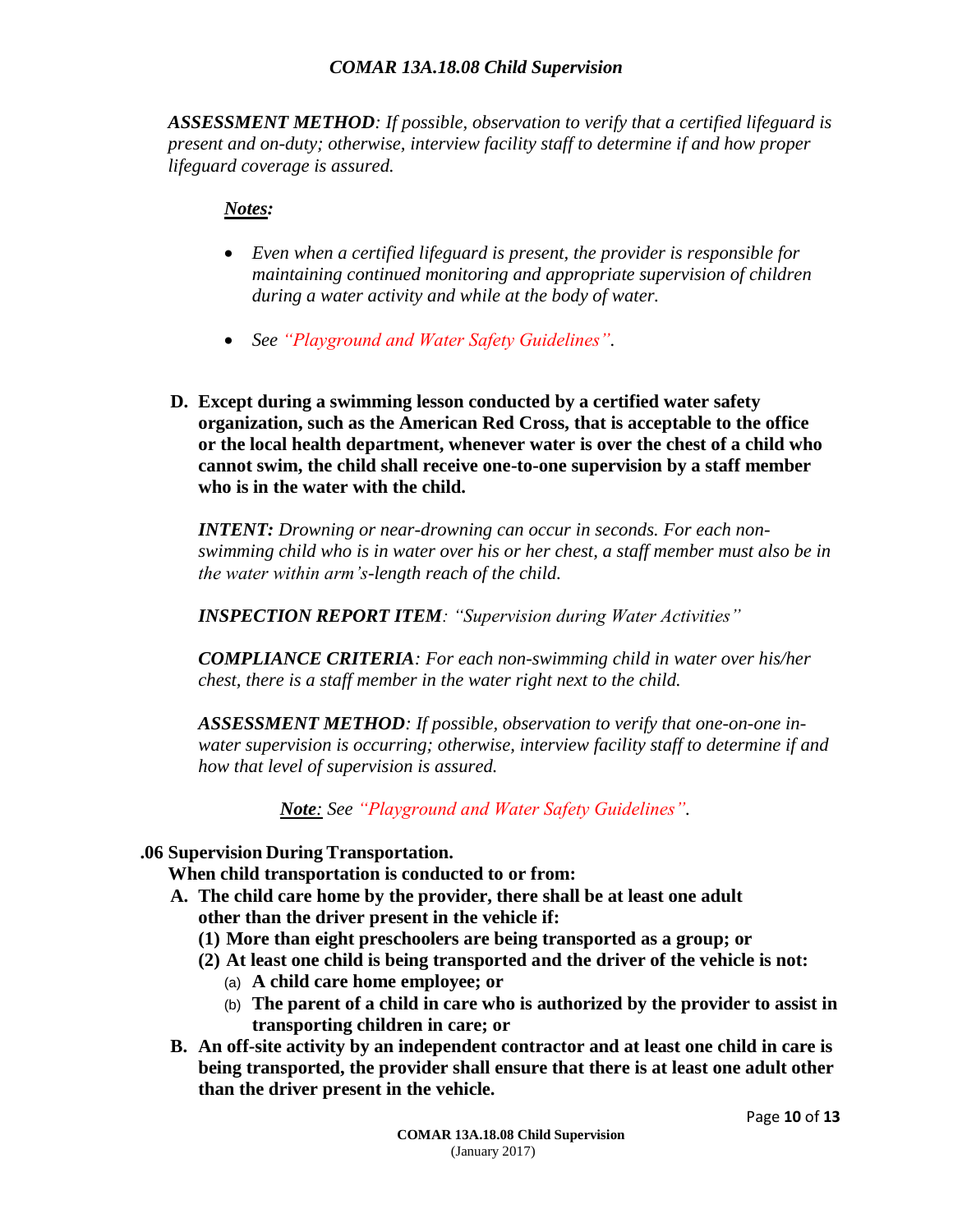*INTENT: Having to supervise a sizable group of preschoolers alone while driving can easily distract the driver, thus creating a significant safety risk for everyone in the vehicle. Having an additional adult present to supervise the children allows the driver to concentrate fully on driving.*

*INSPECTION REPORT ITEM: "Supervision during Transportation"*

*COMPLIANCE CRITERIA: There is at least one additional adult present whenever more than eight (i.e., at least nine) preschoolers are being transported.*

*ASSESSMENT METHOD: Review the provider's records (activity schedule, personnel list, etc.) and interview staff as necessary to determine staff transportation assignments in relation to transportation events involving more than eight preschoolers.*

#### **.07 Playground Supervision.**

**When a group of children is engaged in a playground or outdoor activity, staff members assigned to the group shall:**

**A. Station themselves among the children so that immediate intervention can occur if necessary; and**

*INTENT: To maximize safeguards and protection of children while on the playground and during outdoor activities, all children must be supervised at all times.*

*INSPECTION REPORT ITEM: "Playground Supervision"*

*COMPLIANCE CRITERIA: During playground and other outdoor activities, staff station themselves among the children so that they can supervise the children and intervene as necessary.*

*ASSESSMENT METHOD: Observe outdoor activities to determine if staff position themselves in a manner which enables them to be immediately available to intervene as necessary.*

*Note: See "Playground and Water Safety Guidelines".*

**B. If a child expresses or shows signs of discomfort due to over-activity, temperature or weather conditions, or other physical or environmental factors, take immediate and appropriate steps to alleviate the discomfort.**

*INTENT: To ensure that children who appear to experience discomfort due to outdoor activities and other outdoor factors are immediately attended to and the discomfort is alleviated by staff.*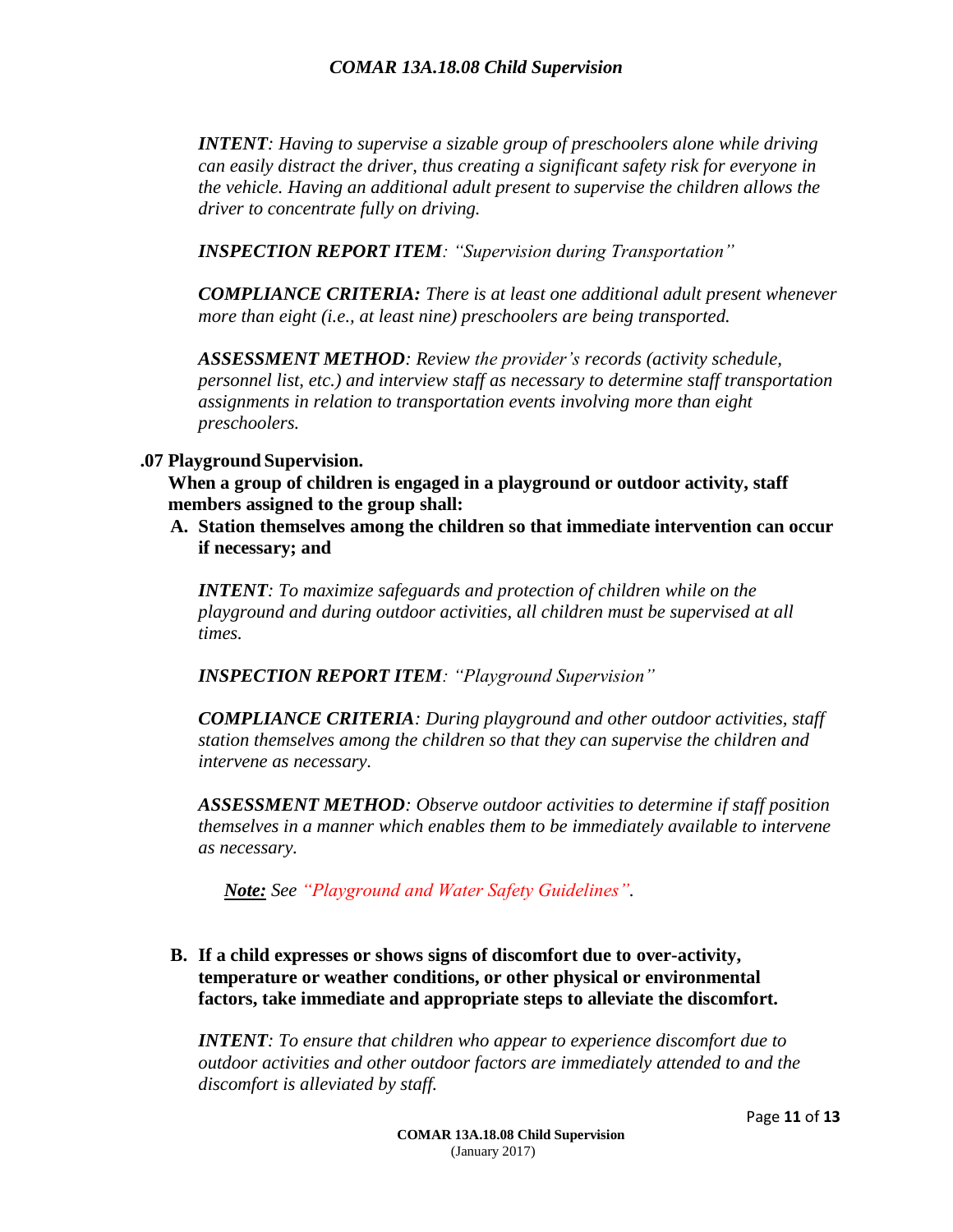*INSPECTION REPORT ITEM: "Playground Supervision"*

*COMPLIANCE CRITERIA: During playground and other outdoor activities, staff immediately acts to alleviate a child's discomfort due to over-activity, temperature or weather conditions, or other physical or environmental factors.*

*ASSESSMENT METHOD: Observe outdoor activities to determine if staff immediately acts to alleviate a child's discomfort if a child shows signs of discomfort due to over-activity, temperature or weather conditions, or other physical or environmental factors.*

#### **.08 Rest Time Supervision.**

- **A. During a rest period for a group of children who are younger than 2 years old:**
	- **(1) The required staff/child ratio applicable to that group shall be maintained; and**
	- **(2) Each staff member assigned to the group shall remain with the children.**
- **B. During a rest period for a group of children who are 2 years old or older:**
	- **(1) The required staff/child ratio applicable to that group shall be maintained until all the children are resting quietly; and**
	- **(2) Once all the children in the group are resting quietly:**
		- (a) **At least one child care teacher or aide assigned to the group shall continue to remain in the room with the children; and**
		- (b) **Other staff members if any, assigned to the group may leave the room but shall remain on the premises and within hearing range.**

*INTENT: During naptime or rest periods, certain staff/child ratio requirements may be modified with regard to children who are at least 2 years-old.*

*INSPECTION REPORT ITEM: "Rest Time Supervision"*

*COMPLIANCE CRITERIA: During naptime or rest periods in classrooms with children who are 2-years-old or older, staff supervision complies with the specifics of the regulation.*

*ASSESSMENT METHOD: Observe staff/child ratios during naptime or rest periods in classrooms with children who are 2-years-old or older are napping or resting, to determine if at least one child care teacher or aide remains in the room; and, if this is the case, the other staff members assigned to the group remain on the premises within hearing range of the classroom.*

- **C. To determine if a resting child is safe, breathing normally, and in no physical distress:**
	- **(1) Each resting child shall be observed at intervals appropriate to the child's age**

Page **12** of **13**